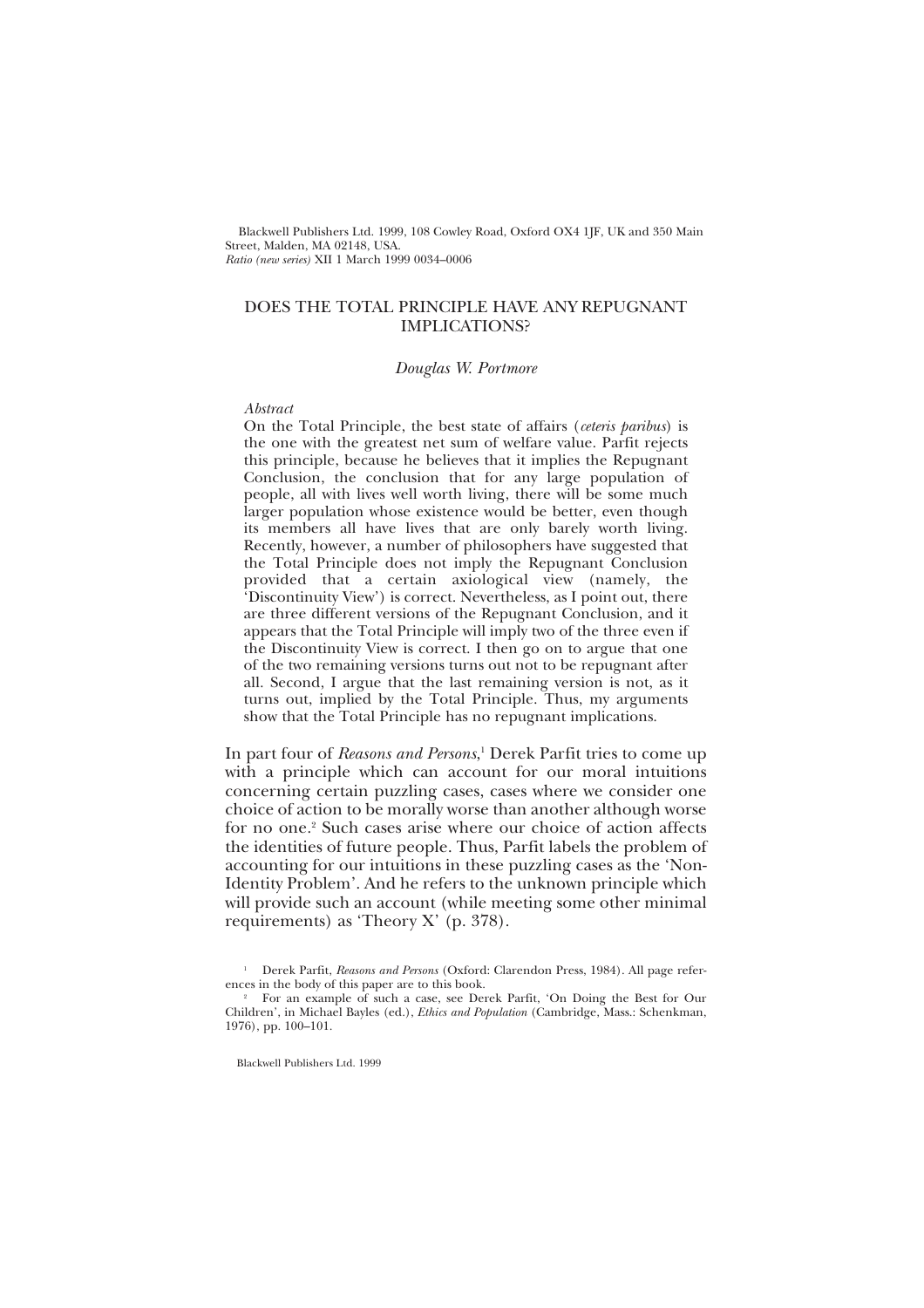One promising candidate for Theory X is

*The Total Principle*: Other things being equal, the best state of affairs is the one with the greatest net sum of welfare value (p. 387).

But Parfit ultimately rejects the Total Principle, because he believes that it implies

*The Repugnant Conclusion*: For any large population of people, all with lives that are well worth living, there will be some much larger imaginable population whose existence, if other things are equal, would be better, even though its members would all have lives that are only barely worth living (p. 388).

We can see how it is that the Total Principle implies the Repugnant Conclusion by considering Fig. 1 (on the following page) where a number of alternative populations are graphically represented. (The width of the blocks represents the number of people living; the height of the blocks, the net value of each life. Block Z is dashed to represent the fact that it is much wider than it is shown to be in the graph.)

On the Total Principle, the best alternative would be represented by the block with the largest area. Thus, B is better than A, C is better than B, D is better than C, and so on down the alphabet. And best of all would be Z, which is some enormous population of people, where each member has a life that is only barely worth living.

But note that there are three ways the lives in Z could be barely worth living: (1) they could be drab lives, free of pain but also devoid of all but a few simple pleasures; (2) they could be lives of extreme ups and downs, emotional roller coaster rides, where the ecstasies just barely outweigh the agonies; or (3) they could be lives which are qualitatively identical to those in A but very shortlived. I will refer to these three possibilities as Drab Z, Roller Coaster Z, and Short-lived Z, respectively.

In *Reasons and Persons*, Parfit considers only two of these three possibilities. He says, 'A life could be [barely worth living] . . . either because it has enough ecstasies to make its agonies just worth enduring, or because it is uniformly of poor quality' (p. 388). But when considering whether or not Z is a repugnant alternative to A, he asks only that we 'imagine the lives in Z to be of this second drabber kind' (p. 388). Thus, it is the conclusion that Drab Z is better than A which Parfit has in mind when he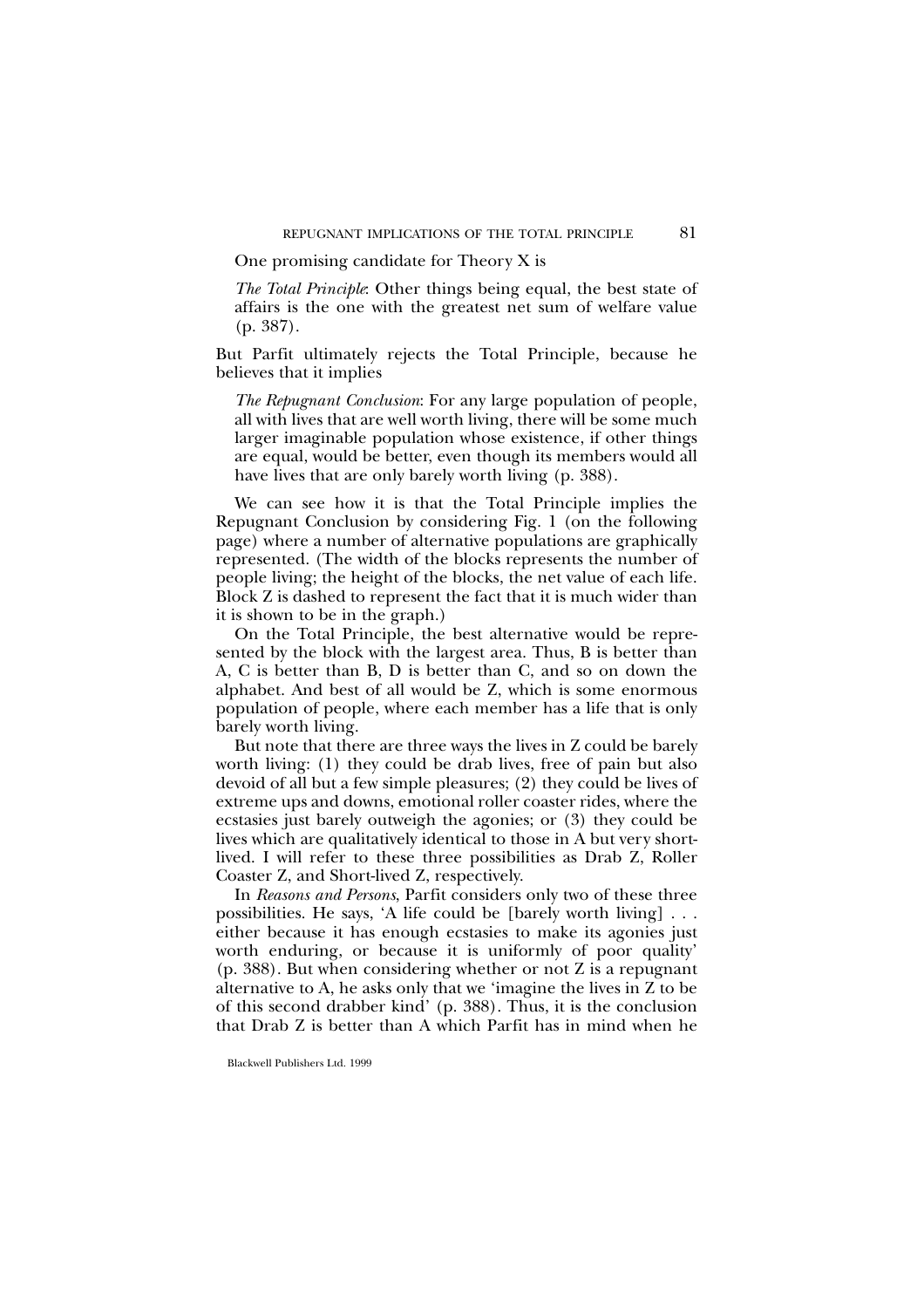

Figure  $1<sup>3</sup>$ 

speaks of the Repugnant Conclusion. I will call this version of the Repugnant Conclusion the Drab Z Conclusion to differentiate it from the two other versions of the Repugnant Conclusion (neither of which does Parfit explicitly discuss in *Reasons and Persons*): (1) the Short-lived Z Conclusion, the conclusion that Short-lived Z is better than A; and (2) the Roller Coaster Z Conclusion, the conclusion that Roller Coaster Z is better than A.

# **I. Why the Total Principle Does Not Necessarily Imply the Drab Z Conclusion**

A number of philosophers have suggested that we can avoid the Repugnant Conclusion (and do so even while accepting the Total Principle) so long as we hold that some of the values realised by the members of A are 'discontinuous' with the values realised by the members of  $Z^4$  For instance, let us suppose that the members

<sup>3</sup> I borrow this diagram from Parfit, *Reasons and Persons*, p. 388.

<sup>4</sup> See Roger Crisp, 'Utilitarianism and the Life of Virtue', *The Philosophical Quarterly*, 42 (1992), pp. 149–52; Jonathan Glover, *Causing Death and Saving Lives* (Harmondsworth: Penguin Books, 1977), pp. 69–71; and James Griffin, *Well-being: Its Meaning, Measurement and Moral Importance* (Oxford: Clarendon Press, 1986), fn. 27, pp. 338–340.

None of these philosophers make a distinction between the various versions of the Repugnant Conclusion. They simply claim that the Repugnant Conclusion can be avoided by appealing to the discontinuity between certain values. But, as we will see, this is a mistake, because we can only avoid one of the three versions of the Repugnant Conclusion (namely, the Drab Z Conclusion) by making such an appeal.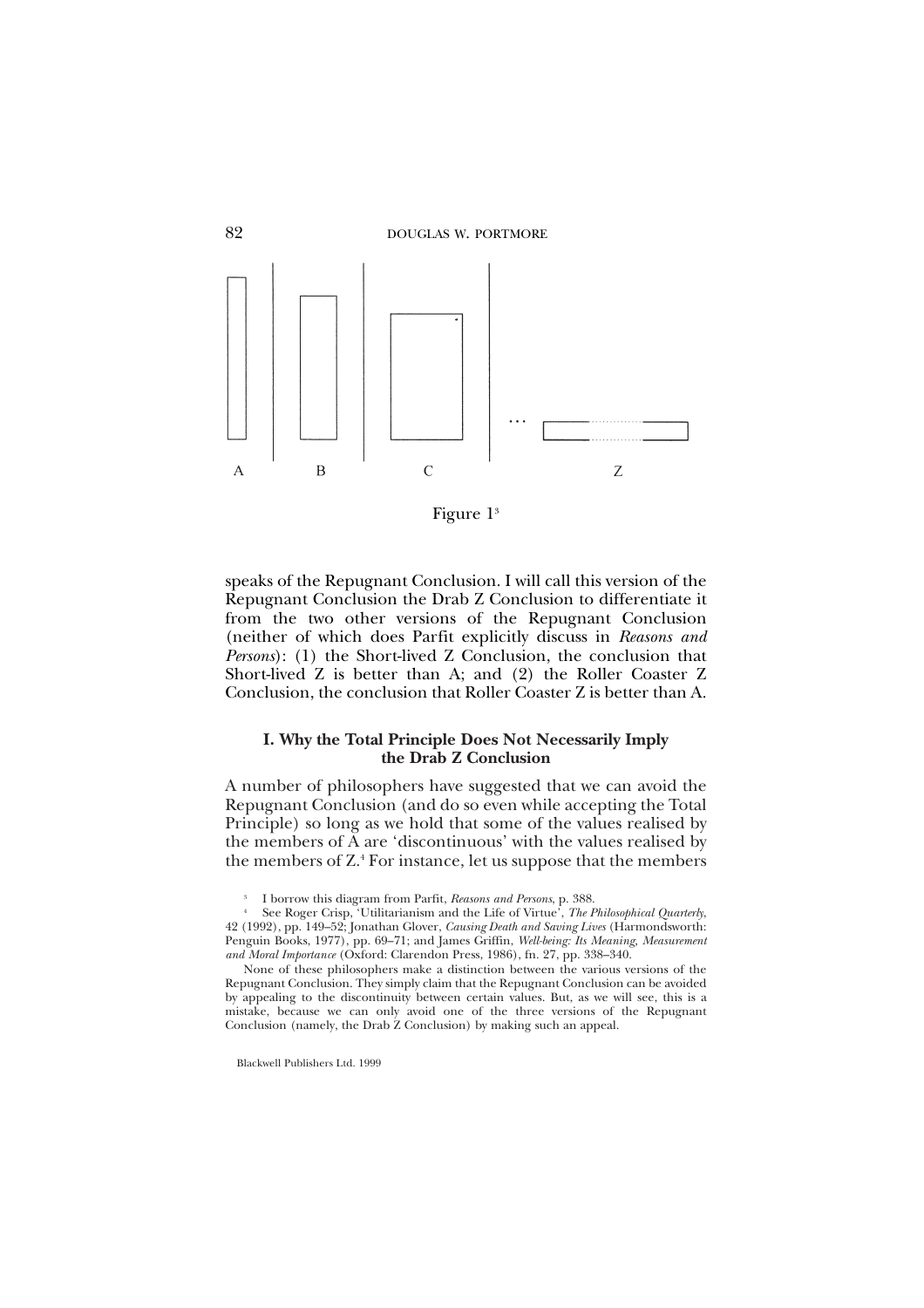of Z realise but one type of value,  $V_1$ , and only in a quantity sufficient to make life barely worth living. And let us suppose that the members of A, on the other hand, not only realise  $V_1$  but also a large quantity of  $V_2$  – enough in fact to make life well worth living. Finally, let's assume that  $V_1$  and  $V_2$  are discontinuous, meaning that it is not the case that for any given quantity of  $V_2$ there is always some quantity of  $V_1$  which is equally valuable. Suppose, for instance, that a sufficient quantity of  $\overline{V}_2$  is more valuable than any amount of  $V_1$  even where the value of an increase in the quantity of  $V_1$  is always constantly positive.<sup>5</sup>

Clearly, under these suppositions, Z would be less valuable than A regardless of how populous Z is. For, given the discontinuity between  $V_1$  and  $V_2$ , no number of lives of the type lived by those in Z could ever be as valuable as even just one of the lives in A. Consequently, the Total Principle would not imply the Repugnant Conclusion. It would, in fact, imply that A is better than Z. Thus, we can avoid the Repugnant Conclusion provided that certain values are discontinuous.

But note that, in order to avoid the Repugnant Conclusion, we must assume that the members of Z do not realise all the same values which the members of A do. Yet this assumption is true only of Drab Z. So, although an appeal to the discontinuities between certain values may enable one who accepts the Total Principle to avoid the Drab Z Conclusion, it doesn't enable such a person to avoid the Repugnant Conclusion *tout court*. For no matter what values we take to be discontinuous, it seems that the Total Principle will still imply both the Roller Coaster Z Conclusion and the Short-lived Z Conclusion – in both cases, the members of Z realise all the same values that those in A do.

So what many philosophers have failed to realise is that an appeal to the discontinuity between certain values is only useful in avoiding but one version of the Repugnant Conclusion. And

Imagine, for instance, that  $V_1$  is the type of value associated with eating fine food and that  $V_2$  is the type of value associated with deep personal relationships. In this case, it is plausible to suppose that there is no quantity of  $V_1$  which would be as valuable as a sufficient quantity of  $V_2$ , for I doubt that anyone would trade the relationship they have with whom they are closest for any quantity of epicurean delights.

Of course, there are other ways in which a set of values could exhibit discontinuity. It could be that so long as one has enough of  $V_1$ , no further amount of  $V_1$  would ever be as valuable as even the slightest amount of  $V_2$ . Also, it could be that, although enough of  $V_3$ can compensate for the absolute deprivation of either  $V_1$  or  $V_2$ , no amount of  $V_3$  can compensate for the absolute deprivation of both  $V_1$  and  $V_2$ . See Griffin, *Well-being*, pp. 85–89.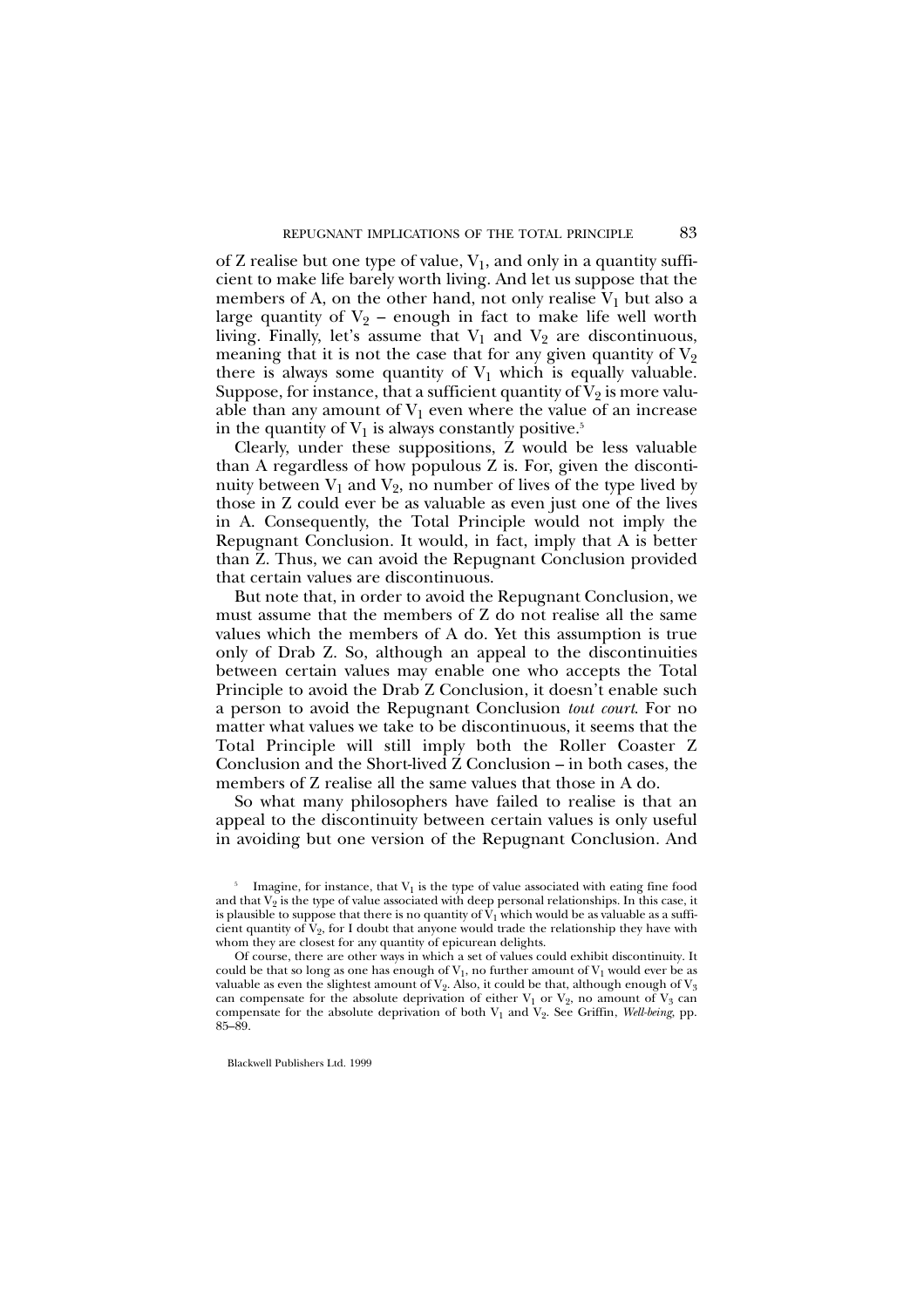so, if the Total Principle is to remain in contention for being Theory X, more work has to be done: what must be shown is that either these other two versions are not repugnant or that the Total Principle does not imply them.

I believe that it is a combination of the two. I will argue that the Short-lived Z Conclusion is not repugnant or, more accurately, that it is far less repugnant than what we would have to accept were we to reject it. Secondly, I will argue that the Total Principle does not imply the Roller Coaster Z Conclusion so long as we accept a certain (plausible) axiological view. Thus, my arguments will show that so long as the Total Principle is applied to a sophisticated axiology, it will only imply one version of the Repugnant Conclusion, the Short-lived Z Conclusion, and, as I will show, this version doesn't merit the name 'Repugnant Conclusion'.

However, before proceeding with these arguments, I will first defend the claim that the Total Principle does not imply the Drab Z Conclusion. In doing so, I will have to argue that the Discontinuity View $<sup>6</sup>$  (the view that no number of lives of the type</sup> lived by those in Drab Z can ever be as valuable as even just one of the lives in A) is plausible. For all that I have argued so far is that, if the Discontinuity View is correct, the Total Principle does not imply the Drab Z Conclusion. Secondly, I will defend the Discontinuity View against some potentially devastating criticisms levelled by Parfit. Parfit argues that the implications of the Discontinuity View are just as repugnant as the Drab Z Conclusion. Thus, if sound, Parfit's arguments show that we cannot accept the Total Principle without being committed to something repugnant. (Curiously, these arguments seem to have been overlooked by those who have sought to avoid the Drab Z Conclusion by appealing to the Discontinuity View.)

#### **II. The Plausibility of the Discontinuity View**

In regards to the Drab Z Conclusion, I believe that it is plausible to suppose that some of the values realised by the members of A are discontinuous with the values realised by the members of Drab Z. This claim is supported by the fact that we do seem to prefer a certain amount of life that is well worth living to any amount of life that is so drab as to be only barely worth living.

<sup>6</sup> Actually, Parfit calls it the 'Lexical View'. See Parfit, *Reasons and Persons*, p. 414.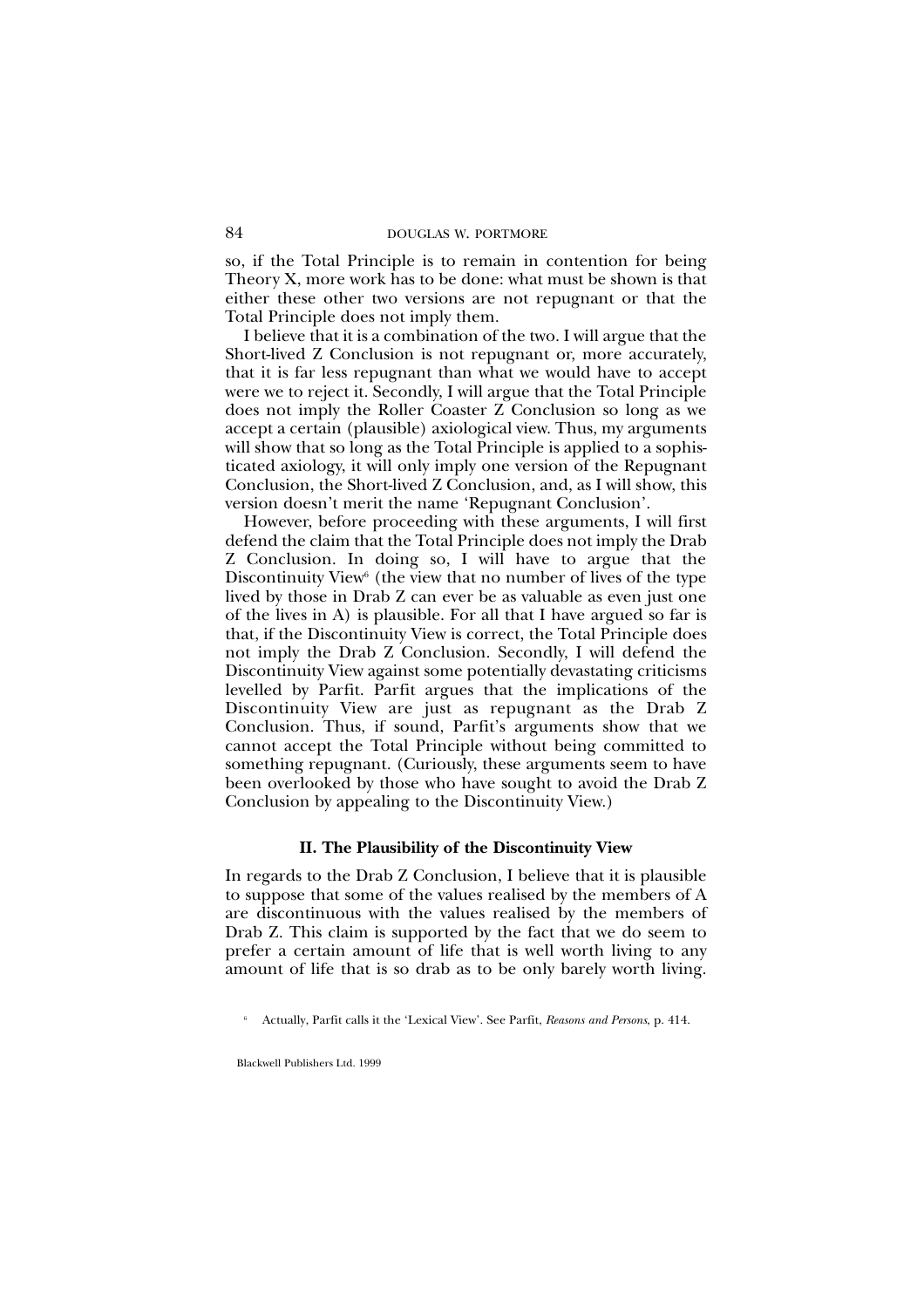Parfit himself takes note of this preference. Consider what he says in his article 'Overpopulation and the Quality of Life'7 concerning the analogue of the choice between A and Drab Z within a life, the choice between two futures: (1) the 'Century of Ecstasy', where one lives for a hundred years, all of an extremely high quality; and, (2) the 'Drab Eternity', where one lives forever, but where each year is only barely worth living – although free of pain, these years contain only a few simple pleasures.<sup>8</sup> Parfit claims that although each year of life in the Drab Eternity would be worth living and have value (and given that we are dealing with an infinite number of such years, the Drab Eternity would be of infinite value), the Century of Ecstasy would still be a better life $9$ 

How can a life of finite value be better than a life of infinite value? Clearly, at least some of the values which would be realised by a person living the Century of Ecstasy must be discontinuous with the values which would be realised by a person living the Drab Eternity. In the Century of Ecstasy, but not in the Drab Eternity, a person would experience what Mill called 'higher' pleasures,10 pleasures such as those derived from falling in love, listening to Bach, engaging in philosophical thought, etc. And Parfit rightly believes that not all pleasures lie on the same scale, that is, the deprivation of certain 'higher' pleasures cannot be made good by any gain in the quantity of 'lower' (simple) pleasures, not even an infinite gain. $\mathbb{I}^1$ 

So, if we agree with Parfit that certain values are discontinuous with others, if, for instance, we would never trade the joy of falling in love for an eternity of simple pleasures, then we must accept that living the Drab Eternity is a repugnant alternative to living the Century of Ecstasy. And, likewise, we may suppose that Drab Z is a repugnant alternative to A for the same reason: some of the values realised by the members of A are discontinuous with those realised by the members of Drab Z.12

<sup>7</sup> In Peter Singer (ed.), *Applied Ethics* (Oxford: Oxford University Press, 1986), pp. 145–64.

<sup>8</sup> Ibid., pp. 160–61.

<sup>9</sup> Ibid., pp. 160–61.

<sup>10</sup> J. S. Mill, *Utilitarianism* (London, 1863), ch. 2.

 $^{\rm n}$  Parfit, 'Overpopulation and the Quality of Life', pp. 160–61.

<sup>12</sup> Here, I have gone from making a personal assessment of the value of two alternative lives to making an impersonal assessment of the value of two alternative populations. But I think I am justified in making such a leap. For I believe that the best method for making evaluative choices between lives is to imagine the analogue of that choice within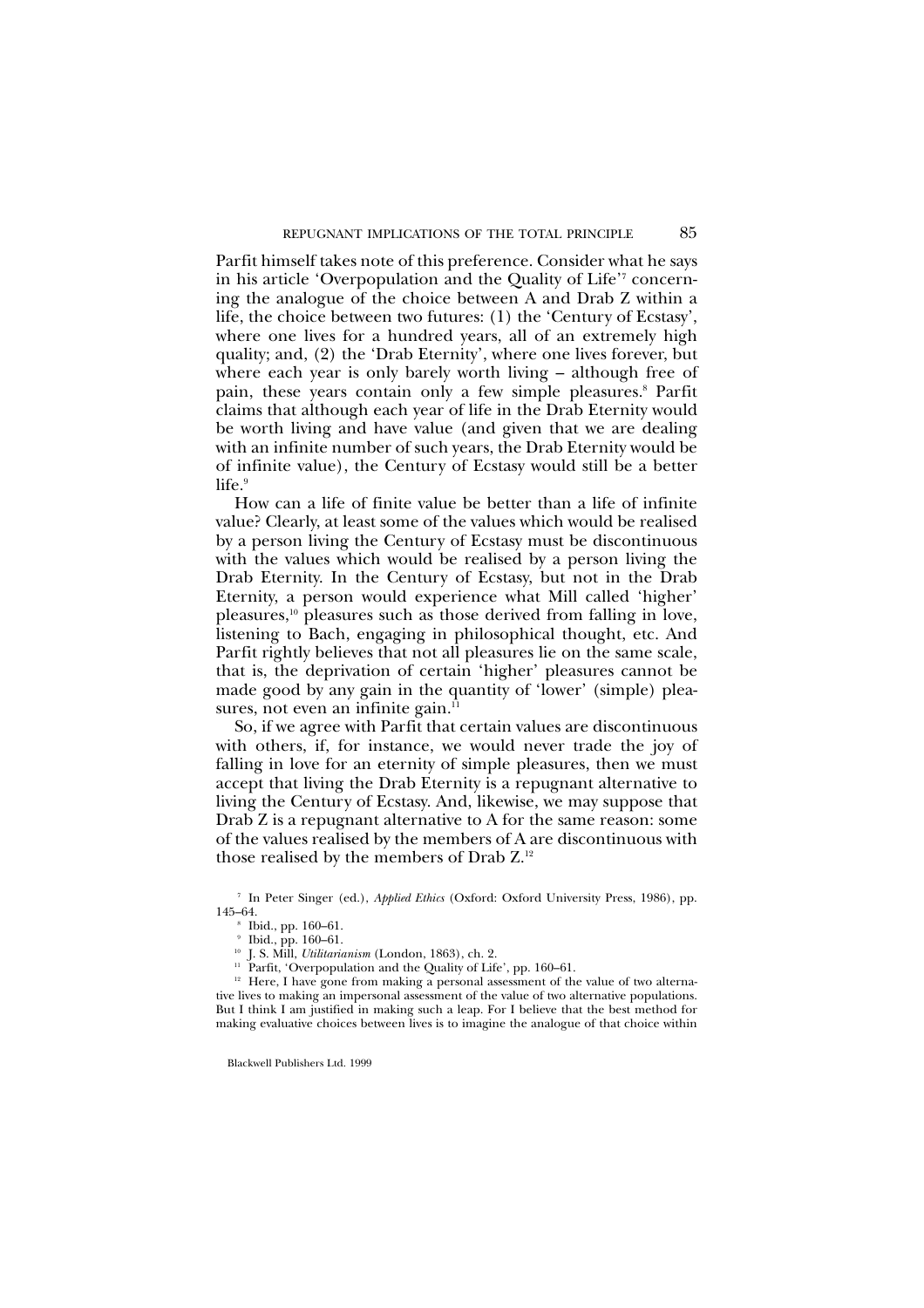So again we see that if we take the values being compared to be discontinuous, the Total Principle does not imply the Drab Z Conclusion. In fact, it implies the opposite: that A is better than Drab Z. The fact that those in Drab Z do not experience any of the 'higher' pleasures cannot be made good by any increase in the quantity of the 'lower' pleasures they experience. Although each life in Drab Z would have value, no number of such lives would be as valuable as even just one of the lives in A.

But, although the Total Principle implies that A is better than Drab Z, it would not necessarily imply that A is better than B. The lives in B are only slightly less worth living than those in A. So, presumably, the lives in B could be as rich in terms of quality as those in A: for instance, those in B may realise all the same values that are realised by those in A but only for a shorter period of time. And if the lives in B differ from those in A only in terms of quantity and not quality, then the Total Principle would imply that B is better than A.

Of course, there will come a point (as we proceed down the alphabet) where it will not be possible to have lives which are so much less worth living than those in A be, in qualitative terms, commensurable with those in A, if only because the realisation of certain 'higher' values (such as those associated with an old friendship) requires a lengthy period of time – quality of life is to some extent dependent upon length of life. This point represents a threshold beyond which it is no longer possible for a life to be any less valuable than one of the lives in A simply in virtue of it being shorter. At this point, a life cannot be any shorter without there being the loss of one or more of the 'higher' values. I will refer to this point as the Discontinuity Threshold.

So, by applying the Total Principle to an axiology which takes account of the discontinuity between certain values, we avoid the Drab Z Conclusion. And in doing so we have the added advantage of being able to stop at some point (that is, at the Discontinuity Threshold) along the slippery slope from A to Z.

a life. Thus, the best method for choosing between two alternative populations involves first imagining leading the lives of each member of each population in serial order, and second, choosing between the two resulting imaginary lives. See C. I. Lewis, *An Analysis of Knowledge and Valuation* (La Salle, Ill.: Open Court, 1946), pp. 546–47, and Crisp, 'Utilitarianism and the Life of Virtue', pp. 150–51.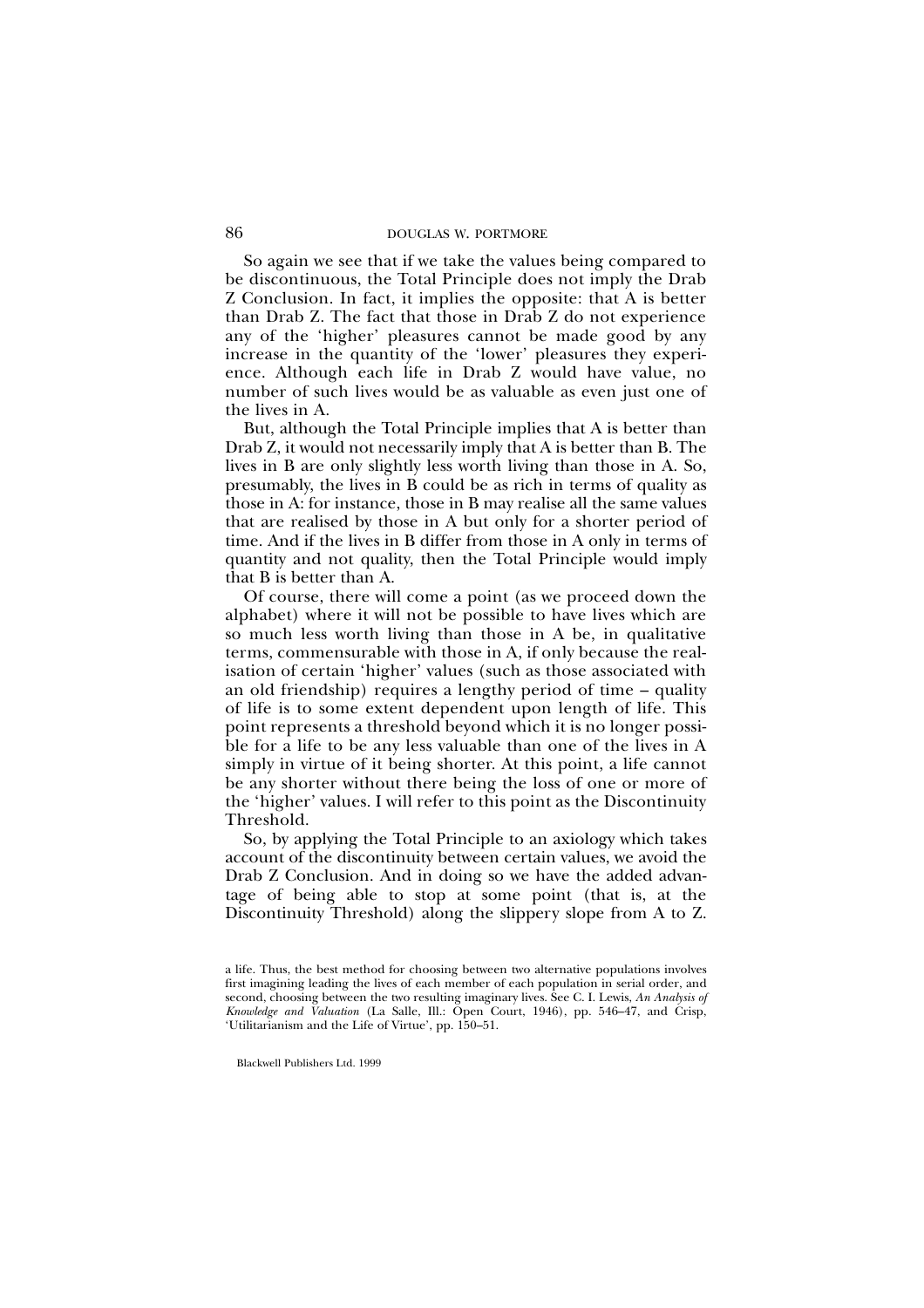For, intuitively, I believe, we want to say that B is better than  $A^{13}$ But once we do so, it may seem that we must also say that C is better than B and that D is better than C and so on. However, we do not want to go so far as to imply that Drab Z is better than A. But I have shown that, despite appearances, we can consistently maintain both that B is better than A and that A is better than Drab Z.

### **III. Parfit's Argument Against the Discontinuity View**

Parfit does realise that we can avoid the Drab Z Conclusion if we appeal to the discontinuity between certain values. That is, he claims that we can avoid the Repugnant Conclusion (i.e., the Drab Z Conclusion) if we appeal to

*The Discontinuity View*: 'There is no limit to the positive value of quantity. It is always better if an extra life is lived that is worth living'. But no number of lives below the Discontinuity Threshold could ever be as good as even just one life above the Discontinuity Threshold  $(p, 414).$ <sup>14</sup>

What Parfit fails to mention is that even someone who accepts the Total Principle can avoid the Drab Z Conclusion if s/he appeals to the Discontinuity View. For if the Discontinuity View is correct, the Total Principle does not imply the Drab Z Conclusion. Now this may seem important given that Parfit rejects the Total Principle on the assumption that it implies the Drab Z Conclusion. But, ultimately it does not matter for Parfit, because he rejects the Discontinuity View. He believes that it implies 'a weakened form of the Repugnant Conclusion' which he calls

 $13$  I admit that some may not share my intuition in this case. Nevertheless, there is a series of arguments (see Griffin, *Well-being*, fn. 27, pp. 338–40) leading to the conclusion that Z is better than A, and all are sound regardless of whether or not the Total Principle is true. And one of the first conclusions in this series is that B is better than A. So, whether others share my intuition or not, I believe they will be forced to accept that B is better than A in light of these arguments.

Interestingly, Griffin believes that we can defeat these series of arguments before reaching the Repugnant Conclusion by appealing to the discontinuities between certain values – but, presumably, not before reaching the conclusion that B is better than A. However, Griffin fails to realise that an appeal to the discontinuities between certain values is only effective in avoiding one of the three versions of the Repugnant Conclusion, namely, the Drab Z Conclusion.

<sup>14</sup> Where I talk about lives above and below the Discontinuity Threshold, Parfit speaks of 'Blissful' and 'Mediocre' lives, respectively. Nonetheless, the idea is the same.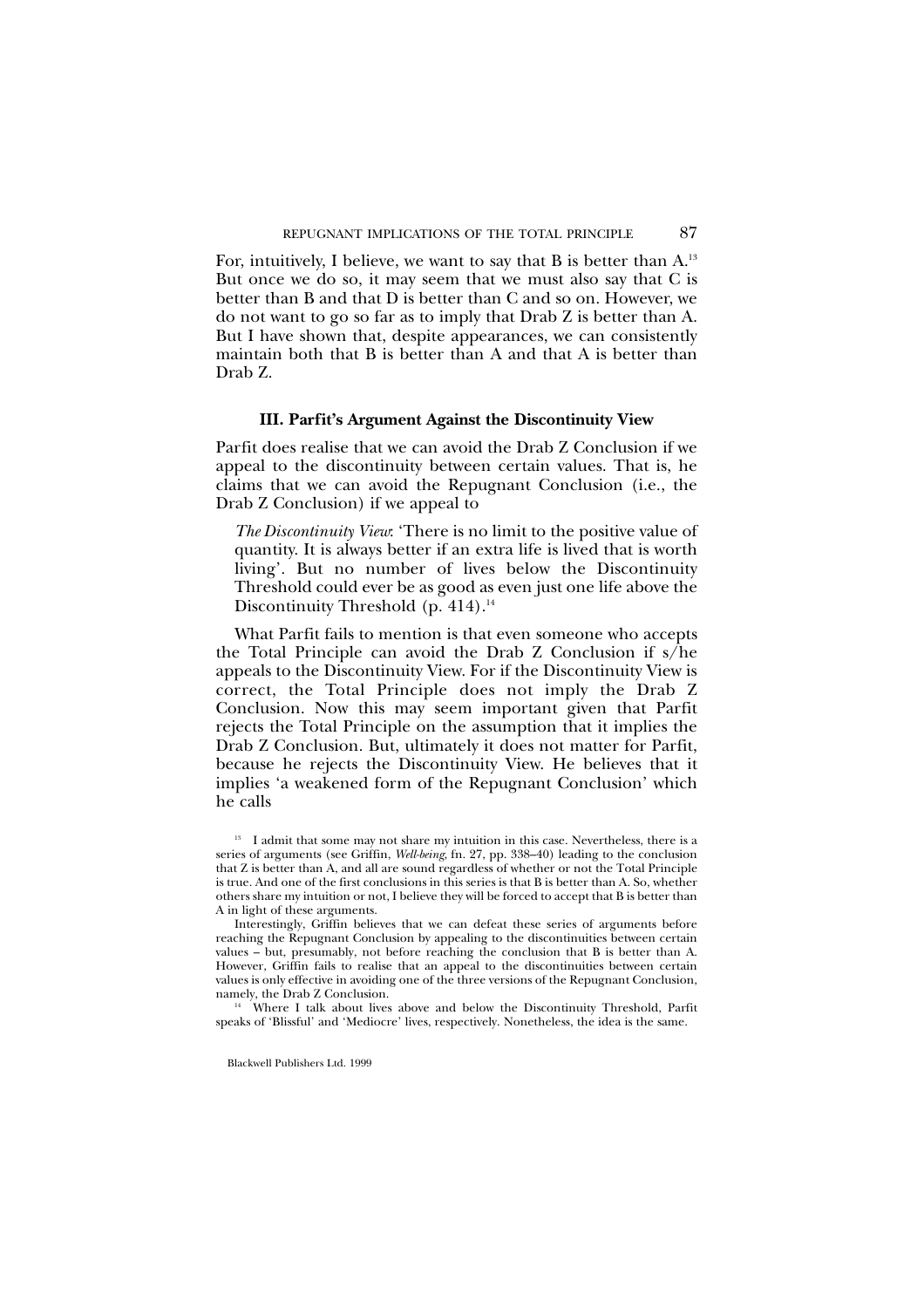(R): For any large population of people, all with lives that are well worth living, there will be some much larger imaginable population whose existence would be better, even though its members would all have lives that are only barely above the Discontinuity Threshold (pp. 415–16, 528).

But is (R) really repugnant? As Parfit points out, the extent to which we find  $(R)$  repugnant will depend on where we think the Discontinuity Threshold lies (p.  $416$ ).<sup>15</sup> Now given the fact that even lives which are only barely above the Discontinuity Threshold will contain what I (following Parfit) will call 'the best things in life', it seems reasonable to presume that such lives will still be *well* worth living. Thus, it seems that the Discontinuity Threshold will lie somewhere close to the beginning of the alphabet on the continuum from A to Drab Z. But, in this case, it hardly seems that (R) is repugnant.

However, Parfit has yet another reason for rejecting the Discontinuity View: he believes that it implies a variant of the 'Absurd Conclusion' (pp. 410–11) which he calls

(A): Imagine an enormous population of people almost all of whom have lives that are just barely below the Discontinuity Threshold; these lives are as good as it is possible to be absent the best things in life. (Let us call these people the Fortunate.) However, for every fifty million such lives there is one person who, due to sheer bad luck, has a life that is not worth living. (Let us call these people the Unfortunate.) The existence of this enormous population would be worse than if no population existed instead (pp. 415–16, 528).

Parfit argues as follows. First, he rightly claims that, on the Discontinuity View, the existence of the Fortunate (no matter how numerous) would not be as good as the existence of even just one life above the Discontinuity Threshold (fn. 40, p. 528). Second, he claims that the suffering of the Unfortunate would more than cancel out the value of one life above the Discontinuity Threshold (fn. 40, p. 528) – and from this it follows that the existence of a population which included the Unfortunate plus one life above the Discontinuity Threshold would be worse than if no population existed instead. Therefore,

<sup>&</sup>lt;sup>15</sup> Note that Parfit's equivalent term for what I call the Discontinuity Threshold is the 'Valueless Level'.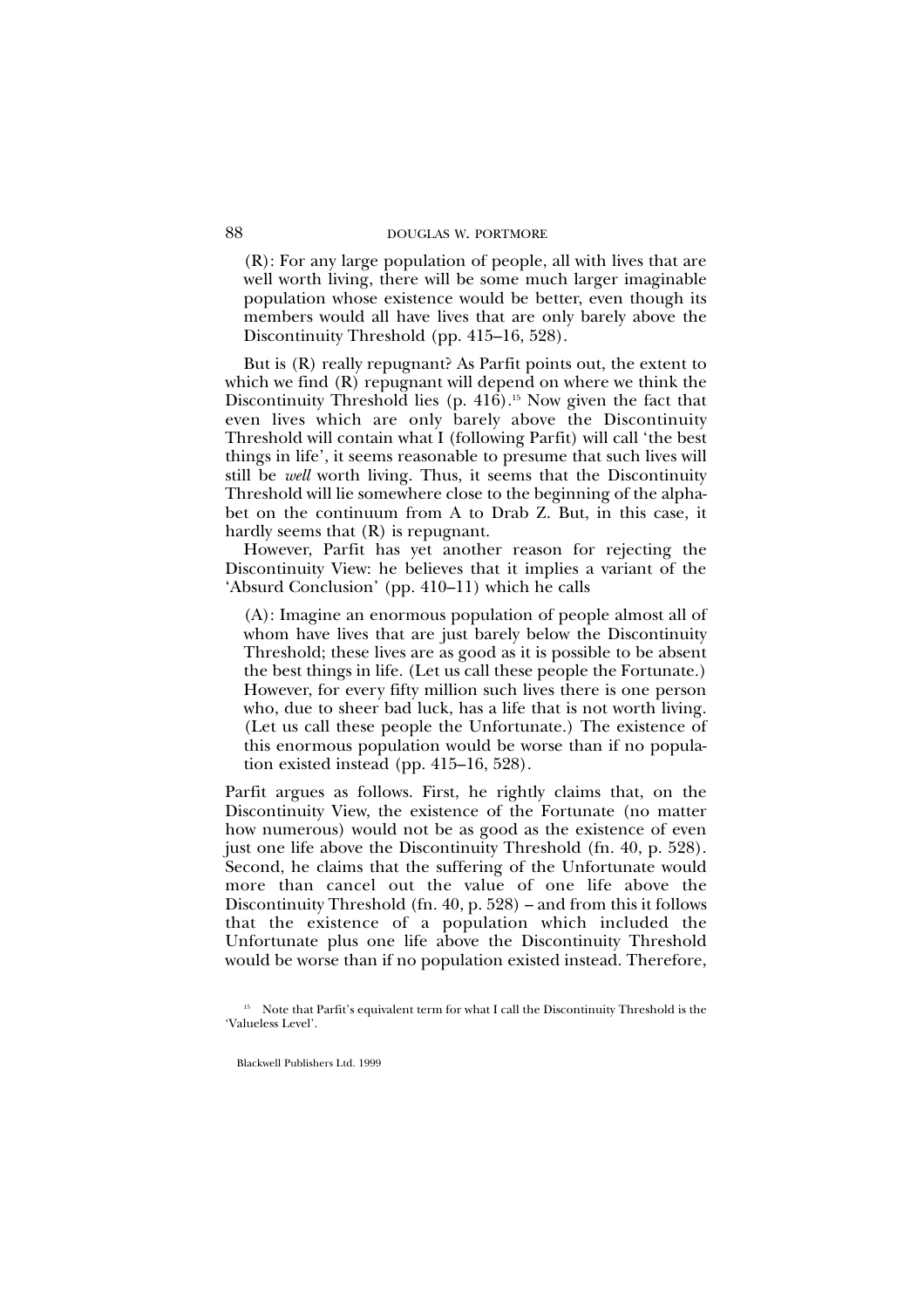Parfit concludes that, on the Discontinuity View, the existence of a population which includes the Unfortunate plus the Fortunate – that is, the population described in (A) – would be worse than if no population existed instead.

So, Parfit admits that the closer the Discontinuity Threshold lies to the beginning of the alphabet the less (R) will seem repugnant. Nevertheless, he believes that, no matter where the Discontinuity Threshold lies, we will still have reason to reject the Discontinuity View, because the further the Discontinuity Threshold lies from the end of the alphabet the more (A) will seem absurd – that is, the further the Discontinuity Threshold lies from the end of the alphabet the more absurd it is to claim that the enormous population described in (A) is worse than if no population existed instead (p. 416). Thus, Parfit argues that, no matter where the Discontinuity Threshold lies, the Discontinuity View will have unacceptable implications.

Now although there is no problem with Parfit's reasoning, I think we should reject Parfit's arguments against the Discontinuity View. For I do not believe that we should necessarily accept Parfit's assumption that the suffering of the Unfortunate would more than cancel out the value of one life above the Discontinuity Threshold. It is plausible to suppose that certain types of pain are discontinuous in the same way that certain types of pleasures are. That is, just as we would prefer falling in love to even an infinite quantity of some 'lower' pleasure, we might prefer an infinite quantity of some mild pain to the agony of heartbreak.

Hence, there are two significantly different ways in which we can think of the Unfortunate as suffering: we can think of them as merely suffering mild pain, or we can think of them as suffering pain like that of heartbreak where such pain (or perhaps a sufficient quantity of such pain) is taken to trump any quantity of mild pain. Now, if the Unfortunate suffer only mild pain, then we should reject Parfit's claim that the suffering of the Unfortunate more than cancels out the value of one life where the best things in life are realised. For it seems plausible to suppose that no quantity of mild pain can cancel out the value of that which is best in life. For instance, I think that most of us would be willing to live the rest of our lives with mild arthritic pain if the only cure was one which comes at the cost of losing one's capacity for love.

On the other hand, if the Unfortunate suffer pain like that which comes from heartbreak, then we should accept Parfit's

Blackwell Publishers Ltd. 1999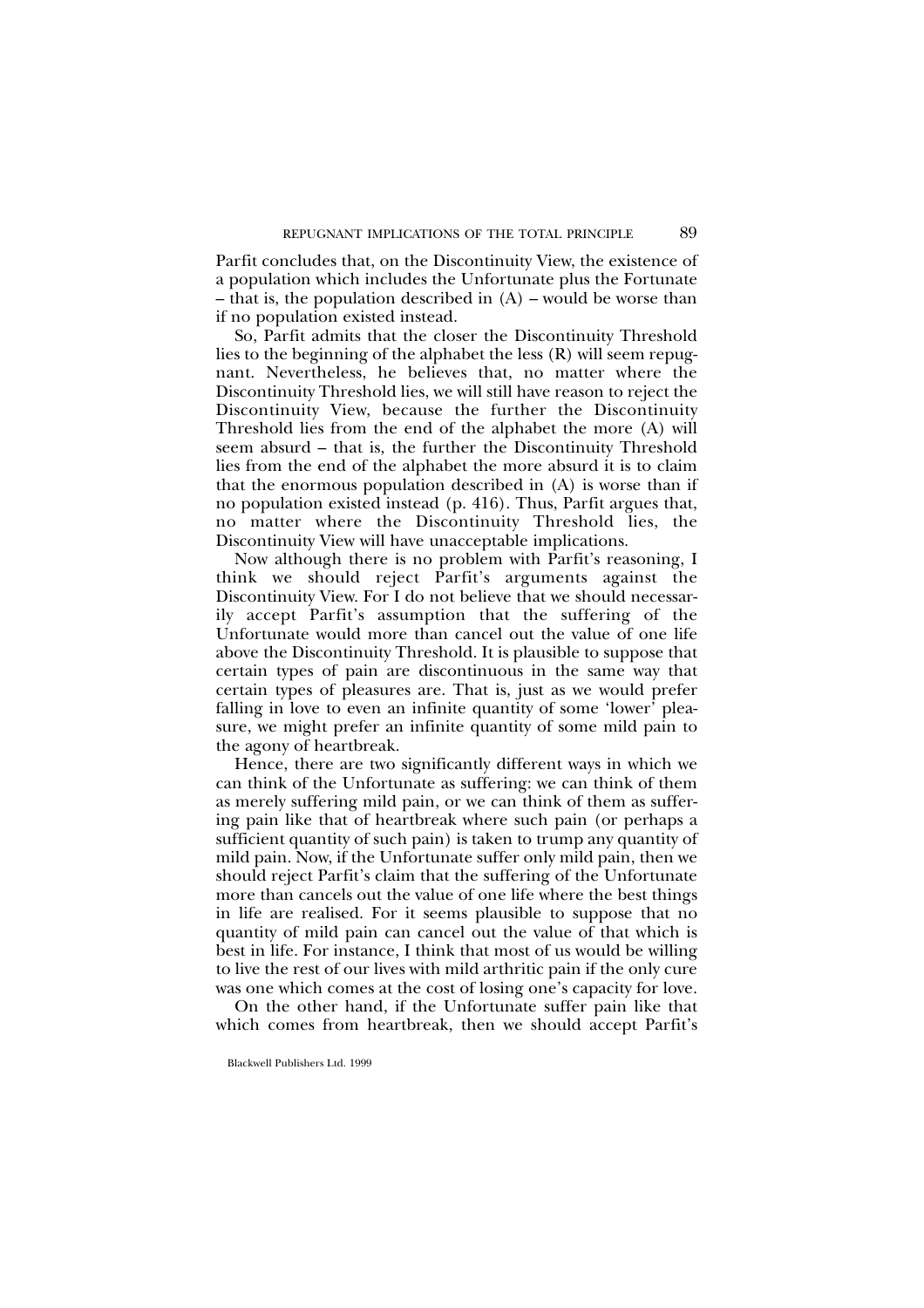claim that the suffering of the Unfortunate more than cancels out the value of one life where the best things in life are realised. But, in this case, (A) no longer seems absurd. (A) no longer seems absurd, because it does not seem that the happiness of the Fortunate can outweigh the suffering of even one unfortunate person who suffers some of the worst pain that a person can suffer. After all, the Fortunate are not so fortunate as to have what is best in life, and it is plausible to suppose that only the joy which comes with realising what is best in life can outweigh the suffering which comes with enduring what is worst in life. Thus, in this case, it is not at all absurd to suppose that the existence of the enormous population described in  $(A)$  would be worse than if no population existed instead.

I realise that the Discontinuity View may still seem controversial. But I have tried to show why someone who takes the Discontinuity View to be correct need not think of its implications as being either absurd or repugnant. The real proof of what I claim here will come with my arguments concerning the Shortlived Z Conclusion, the case where we abstract away from complex axiological concerns by holding the quality of lives constant from  $\tilde{A}$  to Z (varying them only in terms of length of life). I will argue that there is good reason to conclude that Shortlived Z is better than A. And I believe that we should accept this conclusion without repugnance. I will thereby prove that the repugnance of the Drab Z Conclusion derives not from the Total Principle itself but from its application to an axiology which denies the discontinuity between certain values. I will now turn to these arguments.

#### **IV. Why We Must Accept the Short-lived Z Conclusion**

The Total Principle does imply that Short-lived Z is better than A.16 Here, there are no discontinuities to be concerned with; the lives in Short-lived Z are qualitatively identical to those in A. But, in this case, the fact that the Total Principle implies the 'Repugnant' Conclusion, that is, the Short-lived Z Conclusion,

<sup>&</sup>lt;sup>16</sup> Earlier I claimed that the realisation of certain 'higher' values is possible only given a rather lengthy period of time. Therefore, if the lives in Short-lived Z are going to be qualitatively identical to those in A, we must suppose that those in A never realise any of these 'higher' values. So, in this case, we must imagine that the lives in A are well worth living, not because they contain all the higher values, but because they contain such a large quantity of those values which can be realised in even the shortest period of time.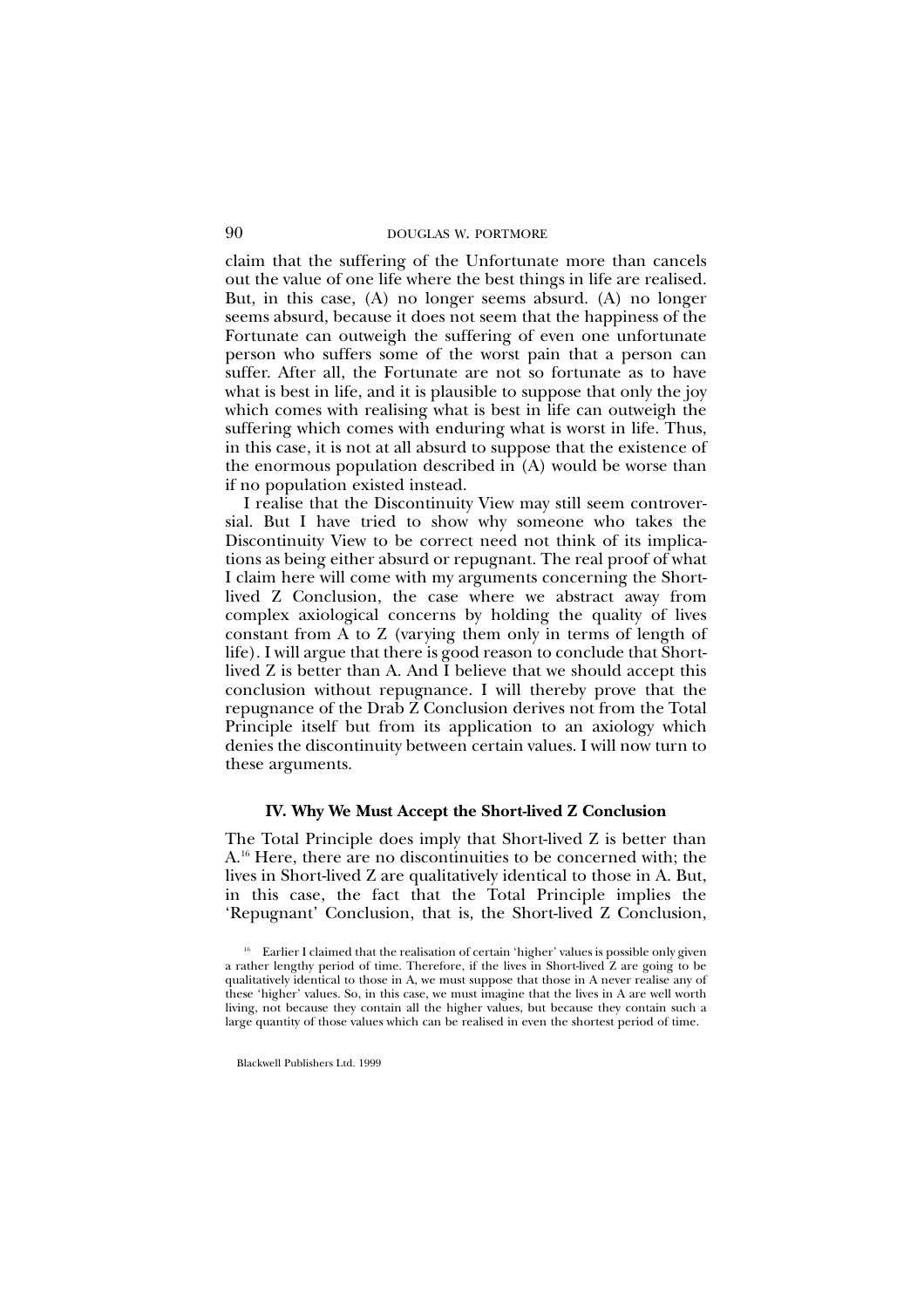does not give us reason to reject the Total Principle, because the Short-lived Z Conclusion is something we must accept.

The conclusion that Short-lived Z is better than A is entailed by a number of compelling claims, claims which Parfit himself makes concerning some puzzling examples. And given that Parfit makes these claims, he too is committed to the conclusion that Short-lived Z is better than A.

Consider *The Two Hells*:

Hell A (Parfit's 'Hell One') is a population consisting of ten people, who each undeservedly suffer terrible agony for fifty years. Their lives are much worse than non-existence, and thus they would all kill themselves if they could. Hell B (Parfit's 'Hell Two') is a population of ten million people, who each undeservedly suffer the same agony for fifty years minus a day (p. 406).

Parfit believes that Hell B is worse than Hell A (p. 406). One way to justify this belief is to claim that a vast increase in the total sum of suffering within a population morally outweighs a very small reduction in the average suffering per life within a population (p. 406). But this claim implies that there is a Hell  $Z$  – an enormous population of people each of whom undeservedly suffer the same great agony for a little less than a day – which would be the worst of all. We are lead from the position that Hell B is worse than Hell A to holding Hell Z to be the worst of all by the same parity of reasoning (the same slippery slope type argument) which lead us from the claim that B is better than A to its ultimate implication, that (Short-lived) Z is the best of all.<sup>17</sup> (Imagine Fig. 1 inverted with the blocks labelled Hell A through Hell Z – except, in this case, you should imagine that each subsequent block is not just two, but a million, times wider than the former.)

However, Parfit believes there is another way one can justify the belief that Hell B is worse than Hell A. One can reject the claim that a vast increase in the total suffering morally outweighs a small reduction in the average suffering (and thereby avoid implying that Hell Z is worse than all its alternatives) and still hold Hell B to be worse than Hell A, but only if one appeals to

<sup>17</sup> The slippery slope from Hell A to Hell Z and the slippery slope from A to Shortlived Z are both significantly different from the slippery slope from A to Drab Z. With the first two, we are not dealing with discontinuous values; so, there is no way to halt the slide down the slippery slope in these two cases, as there is in the case of the slippery slope from A to Drab Z.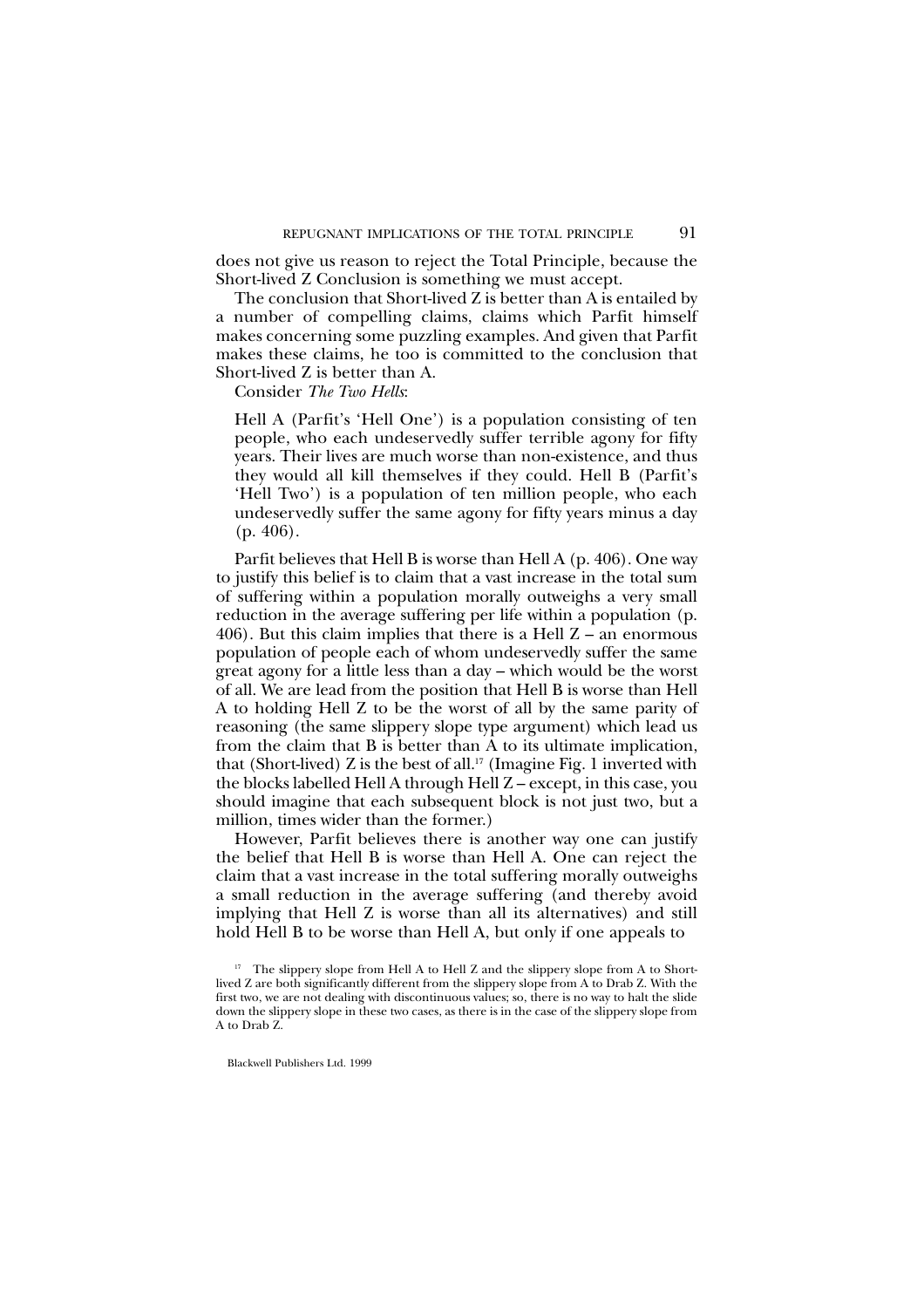*The Limited Suffering Principle*: 'It will be bad if, at any time, there is a greater sum of suffering than there might have been, unless this sum is above a certain limit' (p. 406).

The Limited Suffering Principle does enable one to stop at some point along the slippery slope from Hell A to Hell Z, but Parfit rejects this principle. He says, 'it is much more implausible than the Repugnant Conclusion' (p. 406). Thus, given that Parfit rejects the Limited Suffering Principle, it would seem that by holding Hell B to be worse than Hell A he is thereby obliged to accept the conclusion that Hell Z is the worst of all – the converse of the Short-lived Z Conclusion.

And Parfit would seem to be right in rejecting the idea that there is a limit to the badness of an increase in suffering. Consider the choice between two other possible hells:

Hell Y is a population consisting of ten billion people, each of whom undeservedly suffers terrible agony for a day. Hell Z is a population of ten quadrillion people, each of whom undeservedly suffers agony just as great for one day minus 4.73 seconds. (Here, I have made the proportions the same as those in the choice between Hell A and Hell B. Fifty years is to one day as one day is to 4.73 seconds. Ten is to ten million as ten billion is to ten quadrillion.)

Presumably, if the Limited Suffering Principle can be considered plausible, our intuitions should change at some point as we progress down the *Hell Alphabet*. However, it seems that the intuitions which cause us to think that Hell B is worse than Hell A are just as strong in our determination that Hell Z is worse than Hell Y.

Thus far, we have seen that Parfit is committed to the position that Hell Z is worse than all of its alternatives. Now, unless Parfit holds that there is a difference between the valuation of pleasure and the valuation of pain, he must accept its converse, namely, that Short-lived Z is better than all its alternatives (A being one of its alternatives). In fact, Parfit rejects the view that there is a difference between the valuation of pleasure and pain; Parfit rejects what he calls the 'Asymmetry' (the view that states of affairs having a greater quantity of pleasure is of greater value up to a point, but states of affairs having a greater quantity of pain is of limitlessly increasing disvalue) because its acceptance implies the following absurdity: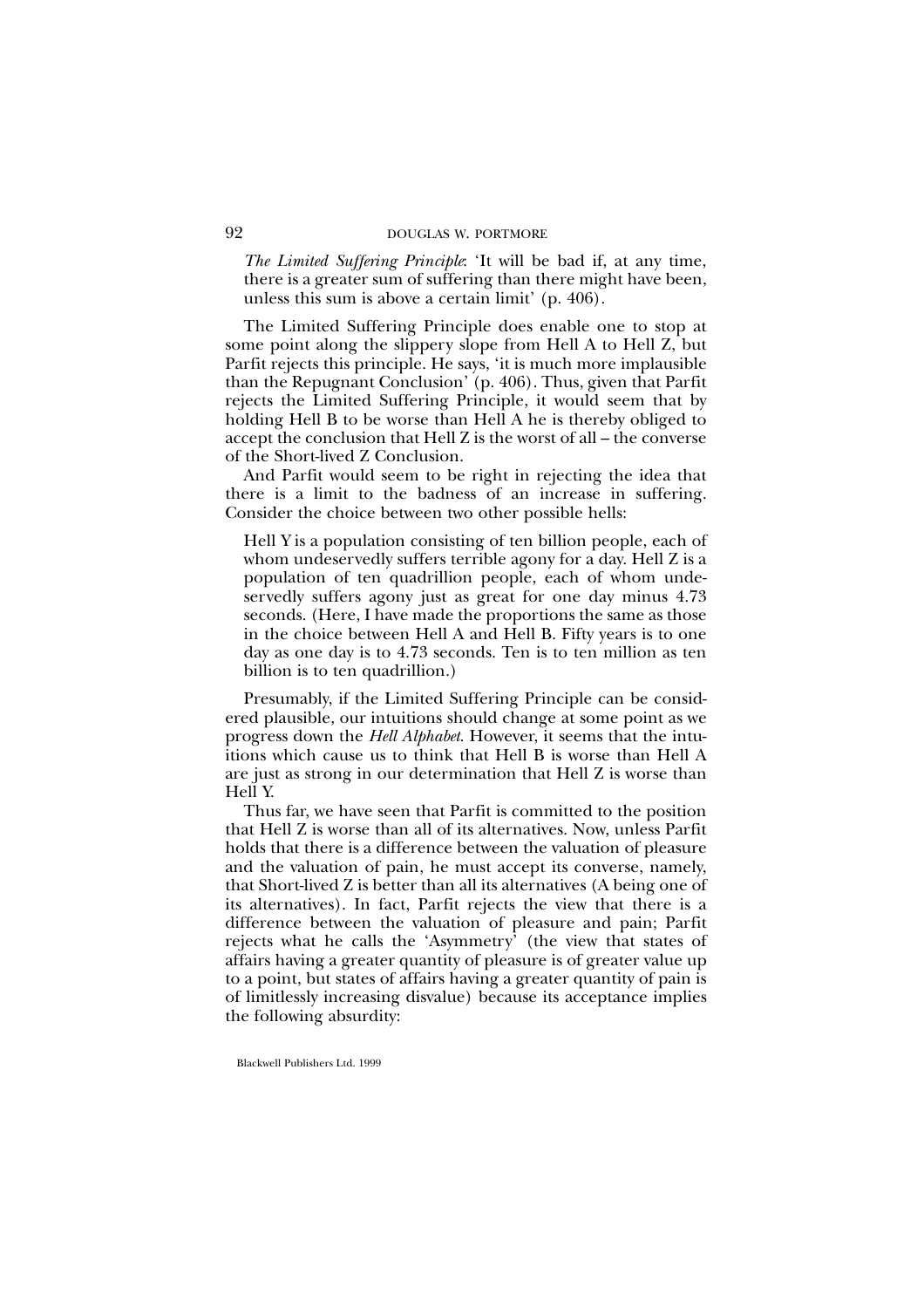*The Absurd Conclusion*: For any large population of people almost all of whom have lives that are well worth living – the exceptions being one in every fifty million who through sheer bad luck have lives that are not worth living – there will be some much larger population whose existence would be a worse alternative even though there would be the same prevailing quality of life and proportionally no greater number of unfortunate people. (The limitless disvalue of the increase in the quantity of pain corresponding to the increase in the number of unfortunate people [one for every fifty million added to the population] would eventually come to outweigh the limited value of what is a proportionately greater increase in the quantity of pleasure.) (pp.  $410-11$ )<sup>18</sup>

So, it would seem that if we assent to three claims (claims to which Parfit himself assents), namely, (1) that Hell B is worse than Hell A, (2) that there is no point (no quantitative limit) at which an increase in the amount of suffering can no longer be of added disvalue, and (3) that there is no asymmetry between the valuation of pleasure and pain, then we are obliged, on pain of inconsistency, to accept the Short-lived Z Conclusion. Either we accept that Short-lived Z is better than A or we must deny one of these three claims. If we deny (1), we would have to hold Hell A to be worse than Hell B. If we deny (2), we would have to hold Hell Y to be worse than Hell Z. And, if we deny (3), we would have to accept the Absurd Conclusion. When faced with these alternatives, the Short-lived Z Conclusion seems far less repugnant, that is, if it is repugnant at all. The Short-lived Z Conclusion is, at the very least, '*much* less repugnant' than the Drab Z Conclusion; this much Parfit admits.<sup>19</sup> But I believe that one must also admit that it is much less repugnant than the alternative, which is to reject either  $(1)$ ,  $(2)$ , or  $(3)$ .

Now it might be suggested that I have not shown that Parfit is committed to the Short-lived Z Conclusion, but only that he is committed to a paradox. And Parfit says, 'We can't solve such paradoxes by claiming that, if the arguments are indeed strong, we oughtn't to find the conclusions unacceptable'.<sup>20</sup> But if what

<sup>&</sup>lt;sup>18</sup> This is actually a much simplified version of the Absurd Conclusion which Parfit presents, but it does nevertheless make exactly the same point.

<sup>&</sup>lt;sup>19</sup> This comment was made in correspondence regarding an earlier draft of this paper.

 $20$  Ibid.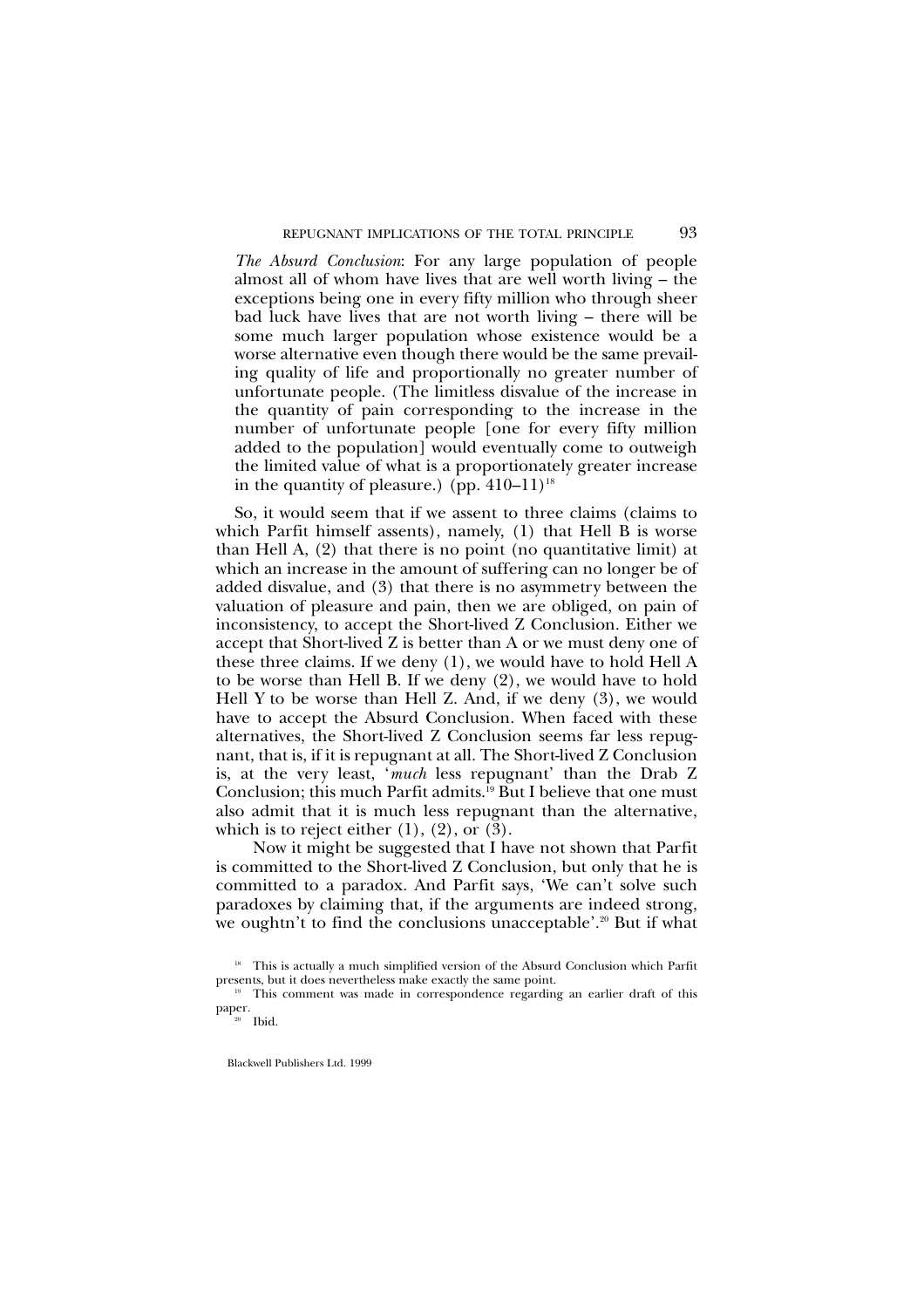we do have here is a paradox, it is one which is easily resolved in light of my arguments.

Of course, the ideal solution would be to dissolve the paradox altogether by convincing people that the Short-lived Z Conclusion is not repugnant. I am not sure how to go about convincing people of this, because, for me, it is just a basic intuition. Nevertheless, there is a resolution to the paradox for even those who, like Parfit, find the Short-lived Z Conclusion somewhat repugnant.

One cannot resolve the paradox in holding a set of beliefs which are all individually plausible but mutually inconsistent by arbitrarily rejecting one over the others, but such a paradox can be resolved if rejecting one of the beliefs is much less repugnant than rejecting any of the others. Such is the case here. If we refuse to accept the Short-lived Z Conclusion, then we must reject either  $(1)$ ,  $(2)$ , or  $(3)$ . And what we would have to accept were we to deny any one of these three claims is far more repugnant than the Short-lived Z Conclusion.

# **V. Why the Total Principle Does Not Imply the Roller Coaster Z Conclusion**

Not only does the Total Principle imply the Short-lived Z Conclusion, but it also seems to imply the Roller Coaster Z Conclusion. As with the members of Short-lived Z, the members of Roller Coaster Z experience the same 'higher' pleasures that those in A experience. So, no matter what values we take to be discontinuous, the Total Principle will still imply the Roller Coaster Z Conclusion.

Now if the Total Principle does imply the Roller Coaster Z Conclusion (as it seems to), we have good reason to reject it, because, unlike the Short-lived Z Conclusion, the Roller Coaster Z Conclusion is clearly quite repugnant. For consider the analogue of the choice between A and Roller Coaster Z within a life, the choice between two futures: (1) the Century of Ecstasy, again, where one lives for a hundred years, all of an extremely high quality; and (2) the Roller Coaster Eternity, where one lives forever, but where each year of life is only barely worth living because the ecstasies just barely outweigh the agonies. Clearly, living the Roller Coaster Eternity is a repugnant alternative to living the Century of Ecstasy. Yet, given that each year of life in the Roller Coaster Eternity is worth living (although just barely)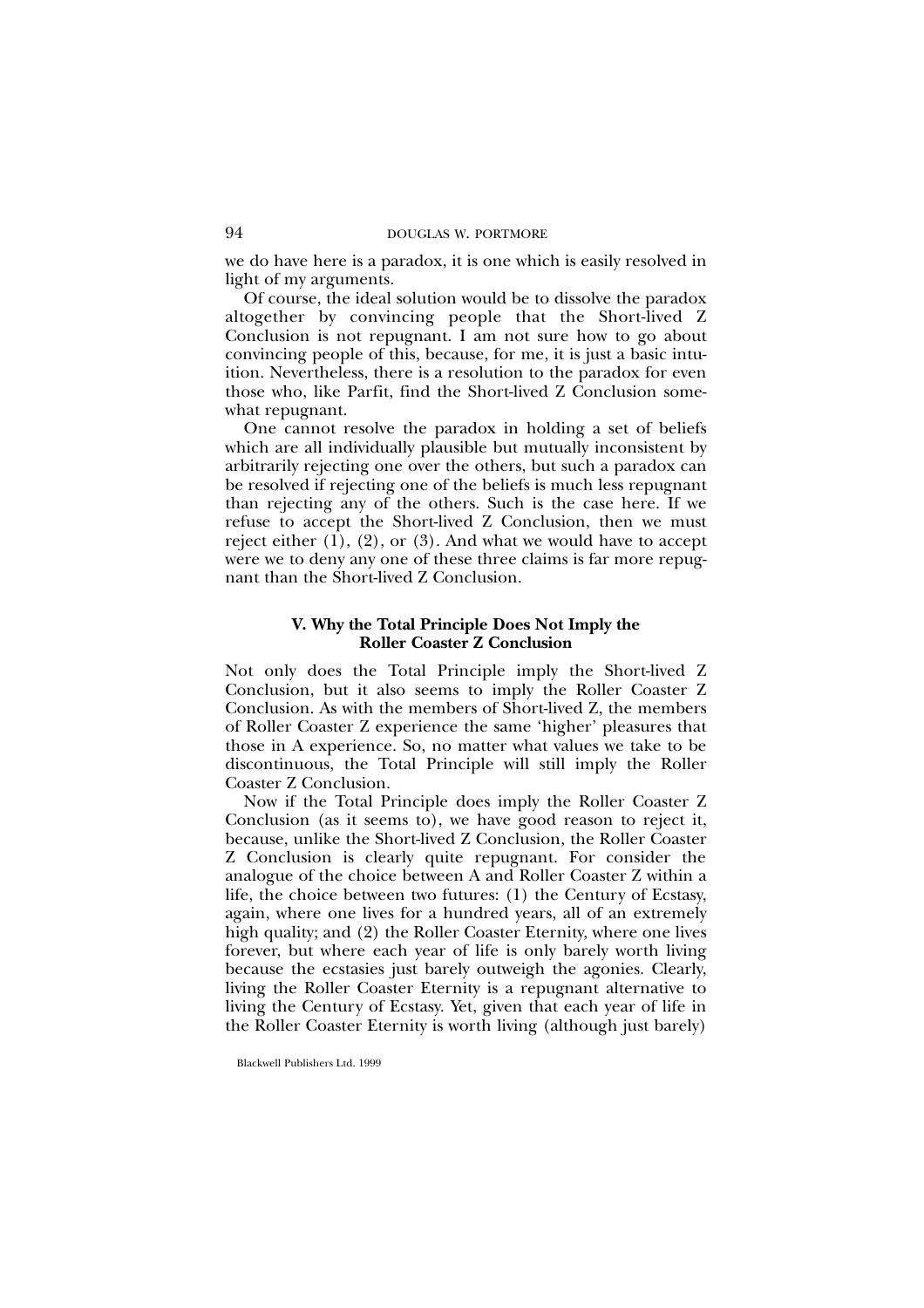and has value, and given that we are dealing with an infinite number of such years, it may seem that the Roller Coaster Eternity would have to be better than the Century of Ecstasy. After all, isn't a life of infinite value better than a life of finite value?

Well, as we have seen, a life of infinite value isn't always better than a life of finite value: earlier, we concluded that the Century of Ecstasy is better than the Drab Eternity in spite of the fact that the Drab Eternity is, in quantitative terms, infinitely more valuable. We did so by appealing to the discontinuity between certain values; that is, we appealed to the fact that a sufficient quantity of certain 'higher' values is better than any quantity of 'lower' values. However, we cannot avoid the conclusion that the Roller Coaster Eternity is better than the Century of Ecstasy by making such an appeal, because someone living the Roller Coaster Eternity will experience the exact same agonies and ecstasies which someone living the Century of Ecstasy will; only, in the latter case, the proportion of agonies to ecstasies is much smaller.

Nevertheless, I believe there is a way we can avoid the conclusion that the Roller Coaster Eternity is better than the Century of Ecstasy. We need only deny that well-being is additive in the sense that the welfare value of a person's life is always equal to the sum of how well off that person was during each moment of his/her life. That is, we must reject

*The Summative View*: The view that the welfare value of a life is necessarily equivalent to the sum of the momentary wellbeing $21$  contained within.

If we accept the Summative View, we must also accept that the Roller Coaster Eternity is better than the Century of Ecstasy, because clearly the Roller Coaster Eternity does contain a greater net sum of momentary well-being than the Century of Ecstasy does. But I believe that we should reject the Summative View, because there are a number of cases where our intuitions

 $21$  Momentary well-being concerns how well off a person is at a particular moment. For example, were we to accept a desire-fulfillment account of well-being, a person's momentary well-being would be a measure of the extent to which his current desires, actual or hypothetical, are at that moment fulfilled. So, hypothetically, we could calculate how well off a person is at a given moment by assigning a positive number to those desires of his which are, at that moment, fulfilled and assigning a negative number to those desires of his which are, at that moment, unfulfilled and then summing them together – how great the numbers we assign will depend on the strength of the given desires. See Parfit, *Reasons and Persons*, p. 496.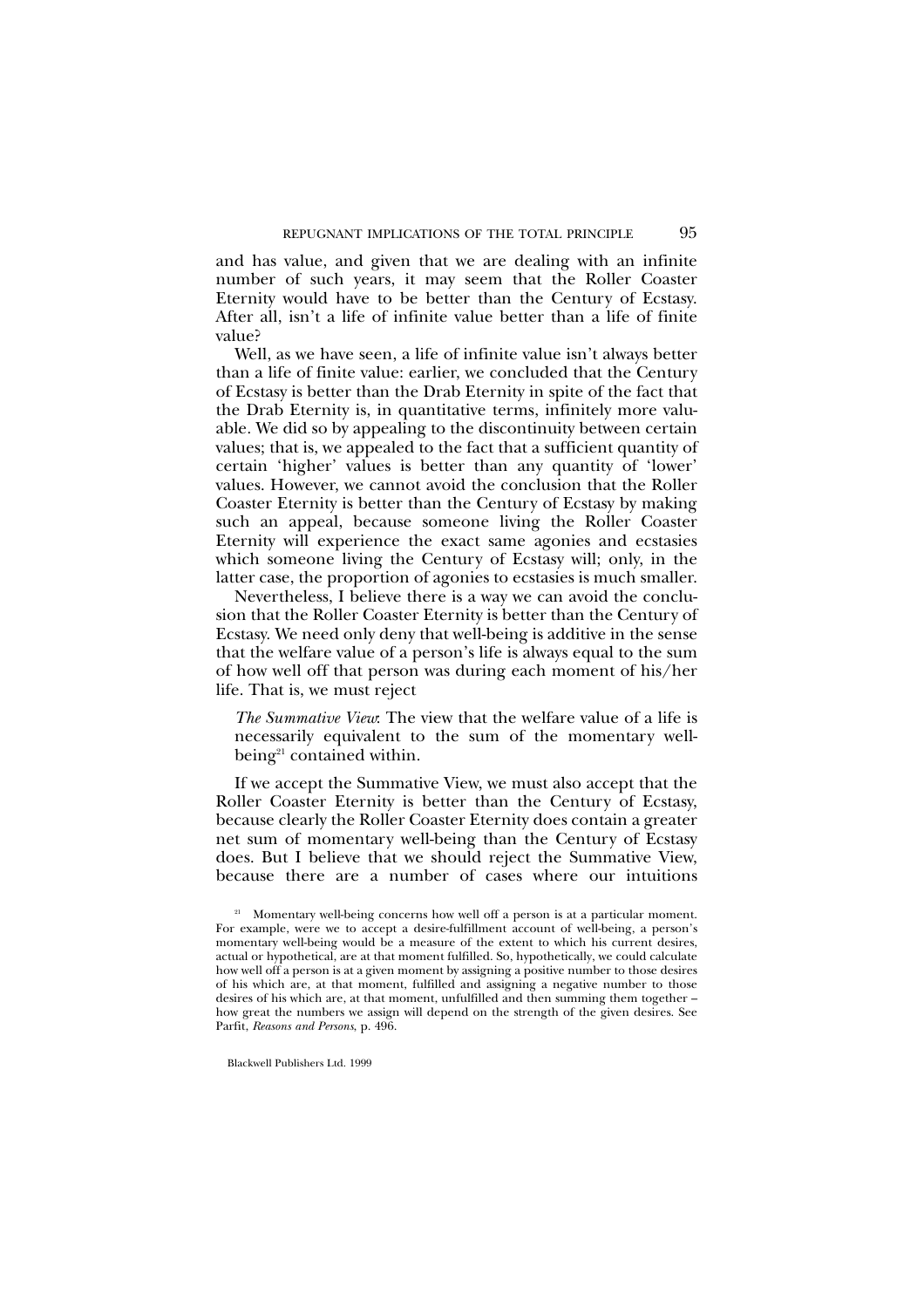concerning the value of a given life conflict with what the Summative View implies. For instance, consider the following example from J. David Velleman's article 'Well-being and Time'.

Consider two different lives that you might live. One life begins in the depths but takes an upward trend: a childhood of deprivation, a troubled youth, struggles and setbacks in early adulthood, followed finally by success and satisfaction in middle age and a peaceful retirement. Another life begins at the heights but slides downhill: a blissful childhood and youth, precocious triumphs and rewards in early adulthood, followed by a midlife strewn with disasters that lead to misery in old age. Surely, we can imagine two such lives as containing equal sums of momentary well-being. Your retirement is as blessed in one life as your childhood in the other; your nonage is as blighted in one life as your dotage is in the other. $22$ 

Concerning this example, Velleman claims that most of us would agree that the life of improvement is better than the life of deterioration. Why? Well, as Velleman argues, it seems that, other things being equal, we prefer a life that gets better to a life that gets worse. Thus, the life of improvement is better than the life of deterioration, not because events which come earlier in life have a lesser impact on the value of one's life than events which come later in life, but because later events alter the meaning of earlier events. For instance, in the life of improvement, the tragedies turn out to be meaningful, because those defeats led to the triumphs. Whereas, in the life of deterioration, the tragedies are meaningless, for they have led to nothing. Thus, it is not that tragedies are more hurtful when they come later in life. Rather, what is significant about tragedies which come late in life is that they come at a time when it is too late to learn and grow from them; so, they are suffered for not.

Now if we believe that the life of improvement is better than the life of deterioration in spite of the fact that both contain equal sums of momentary well-being, then we must reject the Summative View. And so, we must instead accept the 'Global View'. On the Global View, we cannot tell whether one life is better than another simply by comparing the sums of momentary well-being contained within each. Rather, we have to look at each

<sup>&</sup>lt;sup>22</sup> J. David Velleman, 'Well-being and Time', *Pacific Philosophical Quarterly*, 72 (1991), p. 50.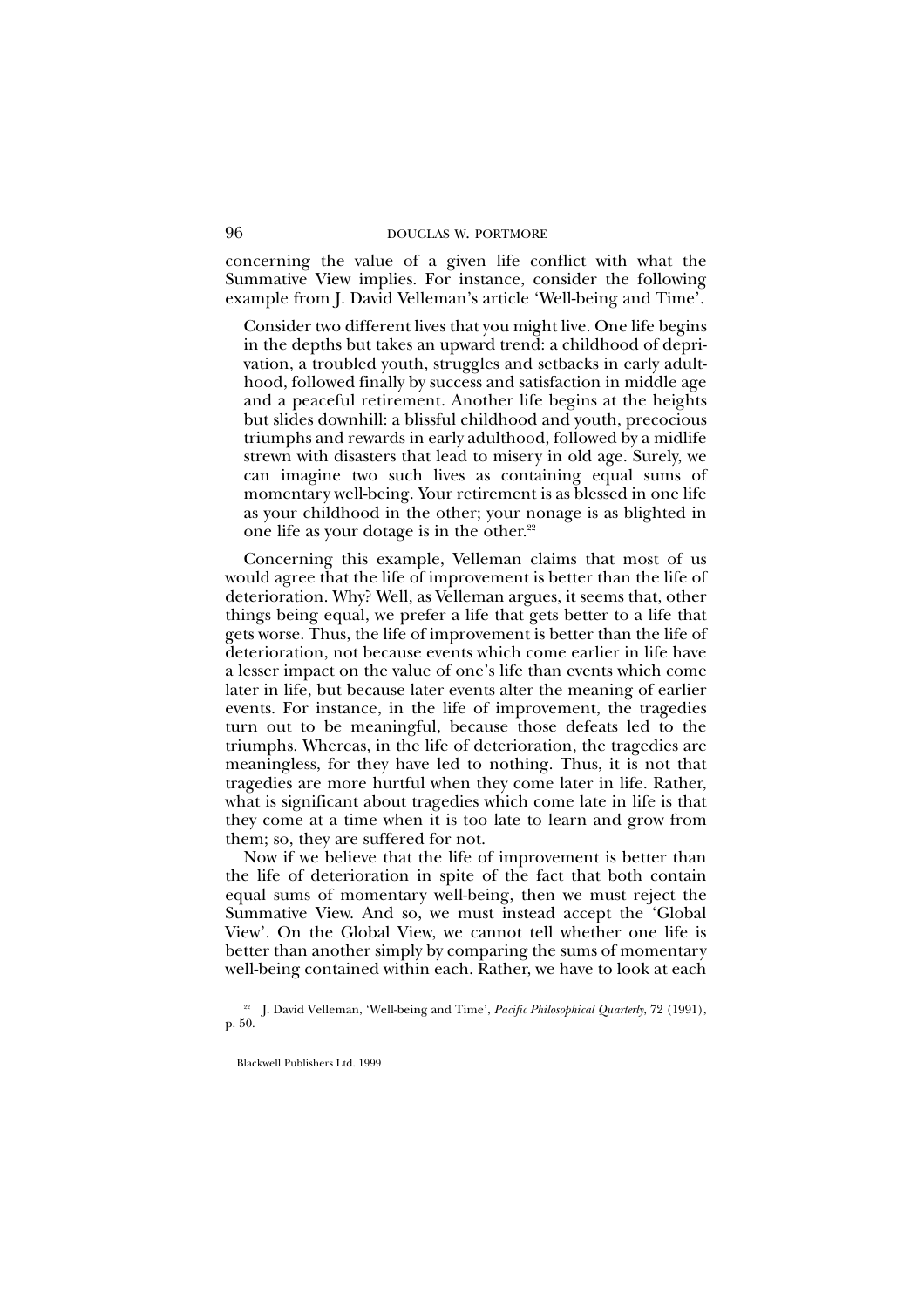life as a whole considering not only how much momentary wellbeing each life contains, but also considering the global features of each, such as, how the momentary well-being is distributed through time and the impact that that distribution has on the meaningfulness of each life.

And, importantly, if we accept the Global View, we can deny that the Roller Coaster Eternity is more valuable than the Century of Ecstasy even though the Roller Coaster Eternity is infinitely more valuable in terms of momentary well-being. We can claim that, globally speaking, the Century of Ecstasy is more valuable than the Roller Coaster Eternity. And it seems plausible to do so, for it seems that the Roller Coaster Eternity is a life without any meaningful direction, and, globally speaking, we seem to prefer that our life has some sort of meaningful or positive direction. For instance, we prefer a life of improvement to a life of deterioration, because we prefer a life with a positive direction to a life with a negative direction, other things being equal. But we also seem to prefer a life with a positive direction to a life without any direction (e.g., the Roller Coaster Eternity), other things being equal. Of course, when we compare the Roller Coaster Eternity with the Century of Ecstasy everything else is not equal: the two lives contain different sums of momentary well-being. But, it doesn't seem to matter, for we prefer a short life with meaning to even an eternity of aimlessness.

Furthermore, if we hold the Century of Ecstasy to be more valuable than the Roller Coaster Eternity, we should take A to be better than Roller Coaster Z in terms of welfare value. After all, each member of A lives a life comparable to the Century of Ecstasy, and the Roller Coaster Eternity is comparable to one person living all the lives of Roller Coaster Z in serial order. Thus, on the Global View, the Total Principle does not imply the Roller Coaster Z Conclusion.

But one may ask, what if instead of imagining the members of Roller Coaster Z leading lives where every year is a series of extreme ups and downs, we imagine that they each lead the life of improvement as described by Velleman. Wouldn't the conclusion that this population is better than A be a version of the Repugnant Conclusion which the Total Principle implies even if we accept the Global View? Well, the Total Principle would imply that such a population is better than A, but this implication is not a version of the Repugnant Conclusion. For although the life of improvement may be barely worth living in terms of momentary

Blackwell Publishers Ltd. 1999